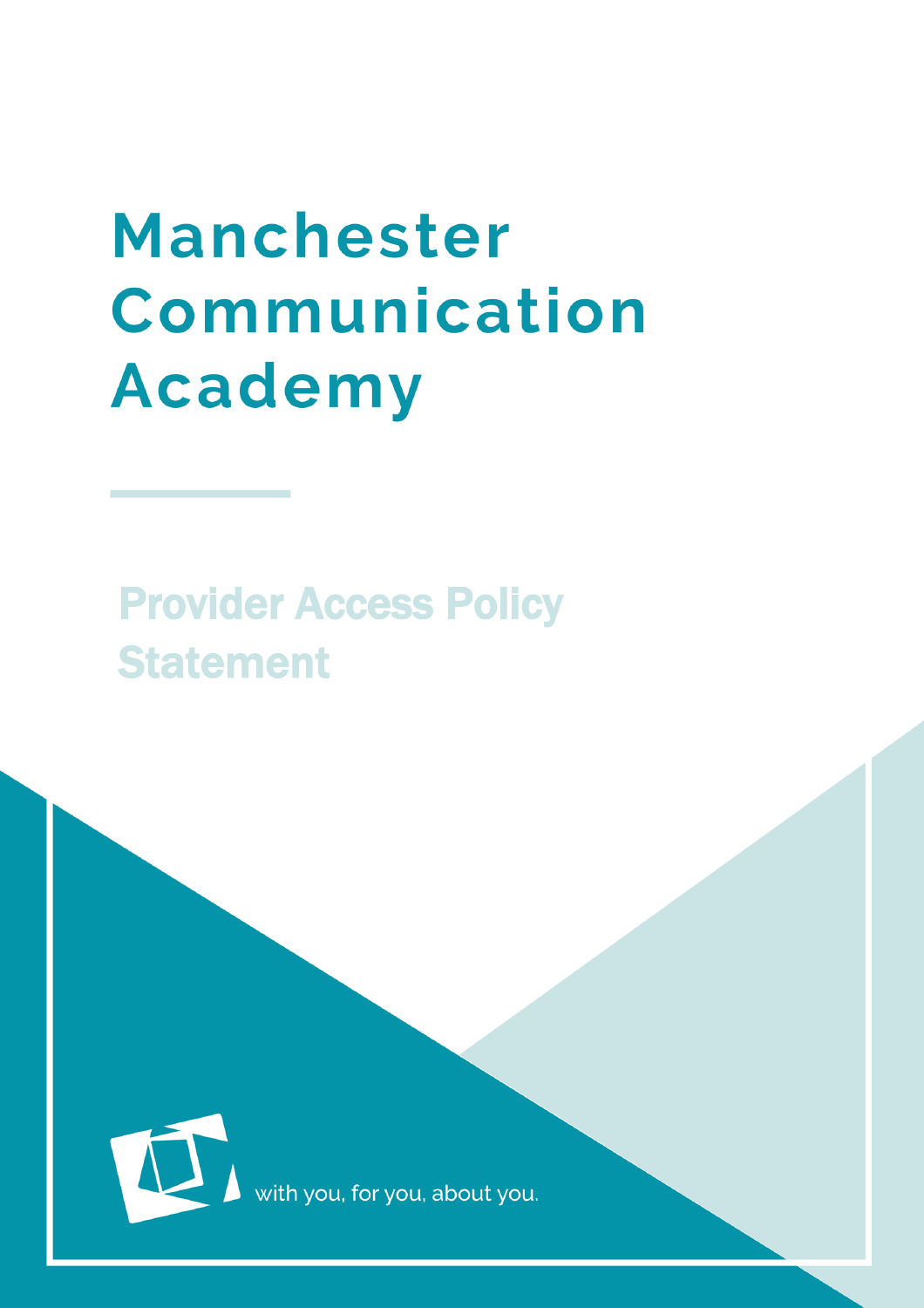| This document has been approved for operation within |                                         |
|------------------------------------------------------|-----------------------------------------|
| Date of last review                                  | September 2016                          |
| Date of next review                                  | September 2019                          |
| <b>Review Period</b>                                 |                                         |
| <b>Date of Trustee Approval</b>                      | September 2018                          |
| <b>Status</b>                                        |                                         |
| <b>Person Responsible for Policy</b>                 |                                         |
| <b>Owner</b>                                         | <b>Manchester Communication Academy</b> |
| <b>Signature of Approval</b>                         | J Rowlands                              |

#### Aims

This policy statement aims to set out our Academy's arrangements for managing the access of education and training providers to students for the purpose of giving them information about their offer. It sets out:

- Procedures in relation to requests for access
- The grounds for granting and refusing requests for access
- Details of premises or facilities to be provided to a person who is given access

### Statutory Requirements

Academies are required to ensure that there is an opportunity for a range of education and training providers to access students in years 8 to 13 for the purposes of informing them about approved technical education, qualifications or apprenticeships.

Academies must also have a policy statement that outlines the circumstances in which education and training providers will be given access to these students.

This is outlined in section 42B of the [Education Act 1997.](https://www.legislation.gov.uk/ukpga/1997/44/section/42B)

This policy shows how our Academy complies with these requirements.

# Student Entitlement

All students in years 8 to 13 at Manchester Communication Academy are entitled to:

- Find out about technical education qualifications and apprenticeship opportunities, as part of our careers programme which provides information on the full range of education and training options available at each transition point
- Hear from a range of local providers about the opportunities they offer, including technical education and apprenticeships
- Understand how to make applications for the full range of academic and technical courses

#### Management of Provider Access Requests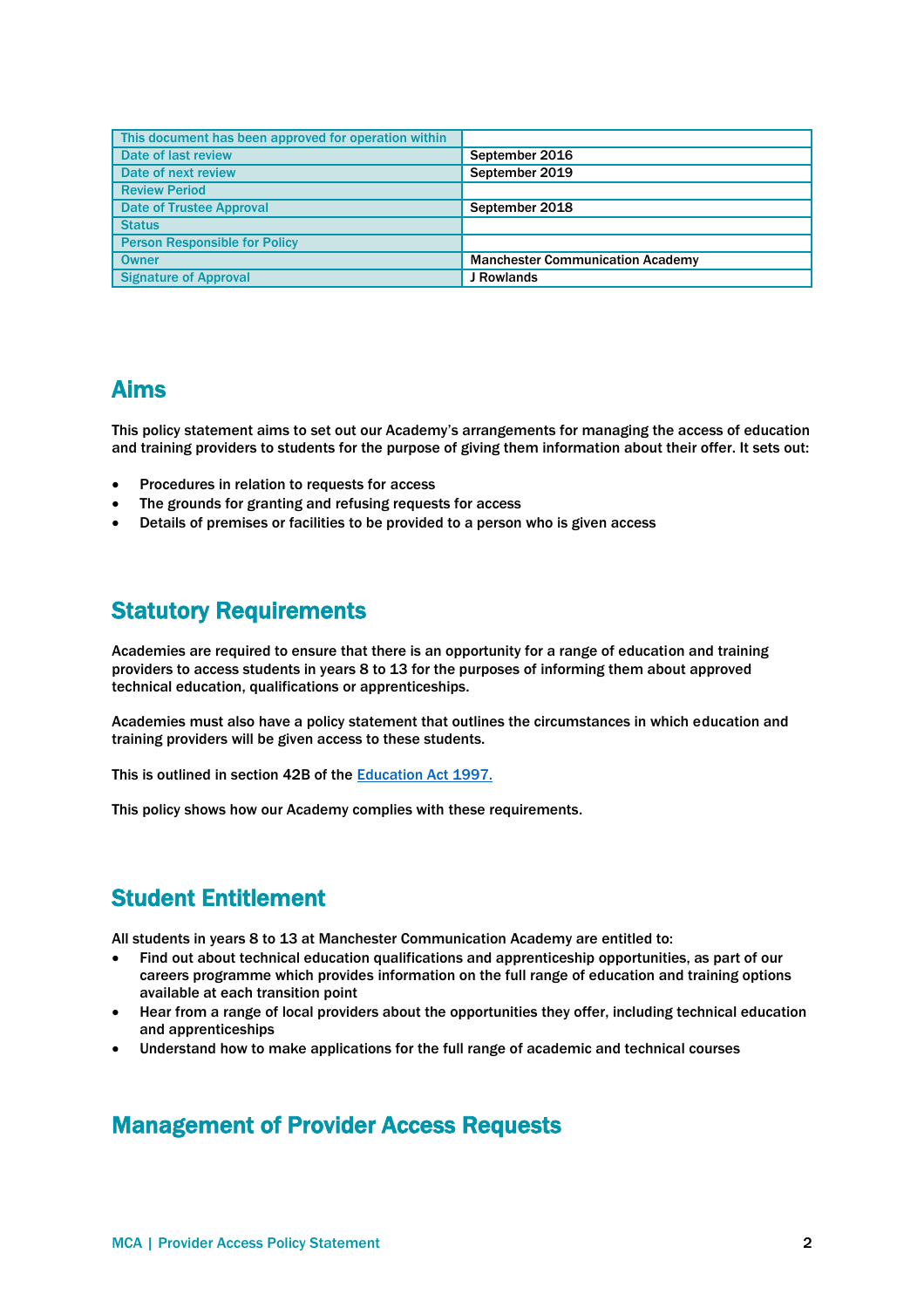#### Procedure

A provider wishing to request access should contact Mr Martin Roberts, Assistant Principal leading on partnerships.

Telephone: 0161 202 0161 Email: [m.roberts@mca.manchester.sch.uk](mailto:m.roberts@mca.manchester.sch.uk)

#### Opportunities for Access

A number of events, integrated into our careers programme, will offer providers an opportunity to come into the Academy to speak to students and/or their parents/carers. These include, but are not limited to;

- Careers exhibition
- Parents Evening
- Options Evening
- Careers week
- Post 16 Information Evening

We also have opportunities for partners to work with our students within the curriculum and opportunities for our students to visit different establishments. We have one lesson a week taught on a Monday morning that is dedicated to providing our students with career advice, employability skills and giving them the experiences needed to enhance their CV. During this time we encourage and actively seek links with external providers.

The Academy employs an independent and impartial careers advisor from an outside agency that works with Year 11 to ensure they are able to make an informed choice. We have also purchased the Unifrog software, which gives students online access to independent careers advice and guidance.

Alternatively, if you cannot attend, but would like to share your information with our students, this can be distributed through our careers drop in service, at our careers office and through the careers lessons.

Please speak to our Assistant Principal, Mr Martin Roberts, to identify the most suitable opportunity for you.

#### Granting and Refusing Access

Access to students will be granted during the planned events named above, during the Monday morning career lessons when arranged in advance or at other negotiated times pre-arranged with the Assistant Principal. Access will be refused if not pre-arranged with the Assistant Principal, at times that will be detrimental to learning or if safeguarding standards are not met.

#### **Safeguarding**

Our safeguarding/child protection policy outlines the Academy's procedure for checking the identity and suitability of visitors. Education and training providers will be expected to adhere to this policy.

#### Premises and Facilities

Once visits have been agreed, the Academy will work with the provider to ensure they have all the facilities required. As standard we have projectors in every room with audio facilities. We also have the opportunity to offer small rooms up to large spaces for bigger groups. Mr Martin Roberts, Assistant Principal will co-ordinate the visit and resources.

We encourage providers to leave their prospectus and other career related material for the students to read. This can be delivered to reception for the attention of Mr Martin Roberts. He will ensure it is passed to the careers team.